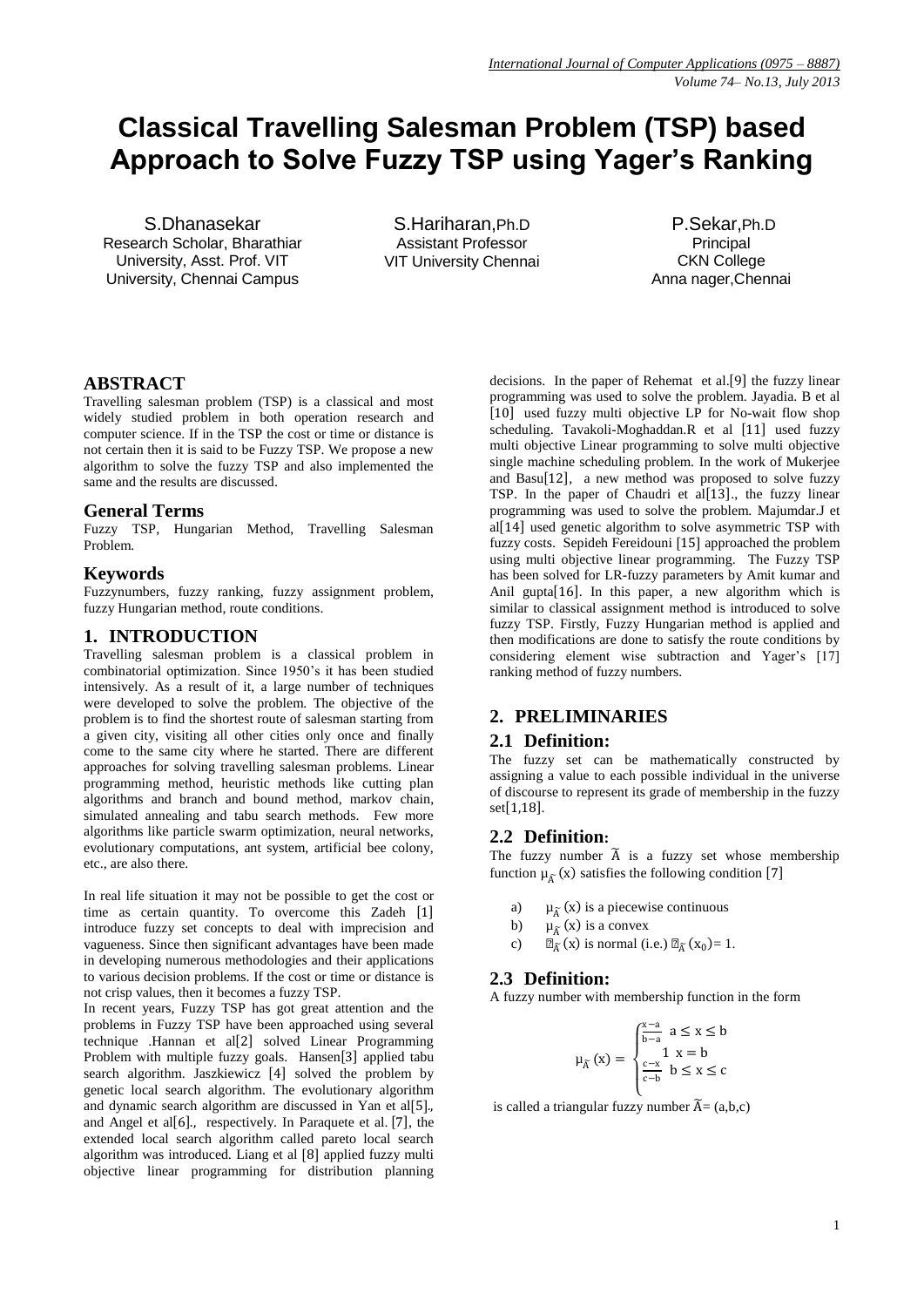# **2.4 Definition:**

A fuzzy number with membership function of the form

$$
\mu_{\widetilde{A}}(x) = \begin{cases} \frac{x-a}{b-a} & a \le x \le b \\ 1 & b \le x \le c \\ \frac{d-x}{d-c} & c \le x \le d \\ 0 & \text{otherwise} \end{cases}
$$

is called a Trapezoidal fuzzy number  $\widetilde{A} = (a,b,c,d)$ .

# **2.5 Operations on trapezoidal and triangular fuzzy numbers:**

Addition:

$$
(a_1, b_1, c_1, d_1) + (a_2, b_2, c_2, d_2) = (a_1 + a_2, b_1 + b_2, c_1 + c_2, d_1 + d_2)
$$

$$
(a_1, b_1, c_1) + (a_2, b_2, c_2) = (a_1 + a_2, b_1 + b_2, c_1 + c_2)
$$

Subtraction:

 $(a_1, b_1, c_1, d_1) - (a_2, b_2, c_2, d_2) = (a_1 - d_2, b_1 - c_2, c_1 - b_2, d_1 - a_2)$ 

$$
(a_1, b_1, c_1) - (a_2, b_2, c_2) = (a_1 - c_2, b_1 - b_2, c_1 - a_2)
$$

#### **2.6 Element wise subtraction:**

 $(a_1, a_2, a_3, a_4) - (b_1, b_2, b_3, b_4) = (a_1 - b_1, a_2 - b_2, a_3 - b_3, a_4 - b_4)$ 

 $(a_1, a_2, a_3)$  –  $(b_1, b_2, b_3)$  =  $(a_1$ – $b_1, a_2$ – $b_2, a_3$ – $b_3$ )

## **2.7 Yager's ranking method:**

The Yager's ranking is defined as

 $Y(\tilde{a}) = \int_0^1 (0.5) \left( a_{\alpha}^L + a_{\alpha}^U \right) d\alpha,$  $\int_0^1 (0.5)(a_\alpha^L + a_\alpha^U) d\alpha$ , where  $a_\alpha^L$  = Lower  $\alpha$ - level cut,  $a_{\alpha}^{\text{U}} = \text{Upper }\alpha$ - level cut.

Yager's ranking technique satisfies compensation, linearity and additive property which provides results that are consistent with human intuition. If Y ( $\tilde{s}$ )  $\leq$  Y( $\tilde{i}$ ) then  $\tilde{s} \leq \tilde{i}$ .

## **2.8 Theorem:**

The crisps value of subtraction of two fuzzy numbers and crisps values of element wise subtraction of two fuzzy numbers are equal

**Proof:** Consider the fuzzy numbers  $(a_1, a_2, a_3, a_4)$  and  $(b_1, b_2, b_3, b_4)$ . Their subtraction is given by  $(a_1, a_2, a_3, a_4) - (b_1, b_2, b_3, b_4) = (a_1 - b_4, a_2 - b_3, a_3 - b_2, a_4 - b_1).$ 

Crisp value of the fuzzy number is  $Y(a_1-b_4, a_2-b_3, a_3-b_2, a_4-b_1) = (a_1+a_2+a_3+a_4) (b_1+b_2+b_3+b_4)/4$  by using (2.7).

The crisp value of element wise subtraction is

 $Y(a_1 - b_1, a_2 - b_2, a_3 - b_3, a_4 - b_4) = (a_1 + a_2 + a_3 + a_4) - (b_1 + b_2 + b_3 + b_4)/4$ 

The crisp values are same when we use fuzzy subtraction and element wise subtraction.

## **2.9 Fuzzy Travelling Salesman problem:**

It can be stated in the form of  $n \times n$  cost matrix

|                          | city1 | city2    |  | cityN |
|--------------------------|-------|----------|--|-------|
|                          |       | $C_{12}$ |  |       |
| city1<br>city2<br>city 3 |       |          |  |       |
|                          | سته   | 32       |  |       |
| cityl                    |       |          |  |       |
|                          |       |          |  |       |

Mathematically it can be stated as Minimize  $\tilde{Z} = \sum_{i=1}^{n} \sum_{j=1}^{n} \widetilde{C_{ij}} x_{ij}$  subject to

| $\sum_{i=1}^{n} x_{ij} = 1, j=1,2,n$                             | $\ldots$ (1)        |
|------------------------------------------------------------------|---------------------|
| $\sum_{i=1}^{n} x_{ij} = 1, i=1,2,n$                             | $\ldots$ (2)        |
| $x_{ii} + x_{ii} \leq 1, 1 \leq i \neq j \leq n$                 | $\ldots \ldots (3)$ |
| $x_{ij} + x_{jk} + x_{ki} \leq 2, 1 \leq i \neq j \neq k \leq n$ | $\ldots$ (4)        |
| $x_{ip_1} + x_{p_1p_2} + \cdots + x_{p_{n-2}i} \leq n-2$         | $1 \leq i \neq$     |
| $p_1 \neq p_2 \neq \cdots p_{n-2} \leq n$                        | $\ldots$ . (5)      |

Here (1) and (2) ensures that each city is visited only once. (3) Eliminates all 2-city sub tours and (4) eliminates all 3 city sub tours. Finally, (5) eliminate all (n-2) city sub tours.

For feasibility solution of a TSP it should not contain sub tours.

# **3. FUZZY HUNGARIAN METHOD**

## **3.1 Procedure**

Step: 1

Subtract the minimum of each row of the effectiveness matrix, from all the fuzzy elements of the respective rows. (Subtract means element wise subtraction).

#### Step: 2

Further modify the resulting matrix by subtracting the minimum element of each column from all the elements of the respective column. Thus obtained first modified matrix. (Subtract means element wise subtraction)

#### Step: 3

Then draw the minimum no of horizontal and vertical lines to cover all the fuzzy zero elements in the resulting matrix. If these may be two possibilities a) if  $N=$  n (number of rows) then an optimal assignment can be made. So make the zero assignment to get the required solution. b) If  $N < n$ , then proceed to step 4

#### Step: 4

Determine the smallest fuzzy element in the matrix not covered by N lines. Use extension of addition method to all uncovered elements and add the same element at the intersection of horizontal and vertical lines. Thus the second modified matrix is obtained.

Step: 5

Again repeat the steps 3 and 4 until minimum no of lines become equal to the number of rows or columns (i.e.) N=n.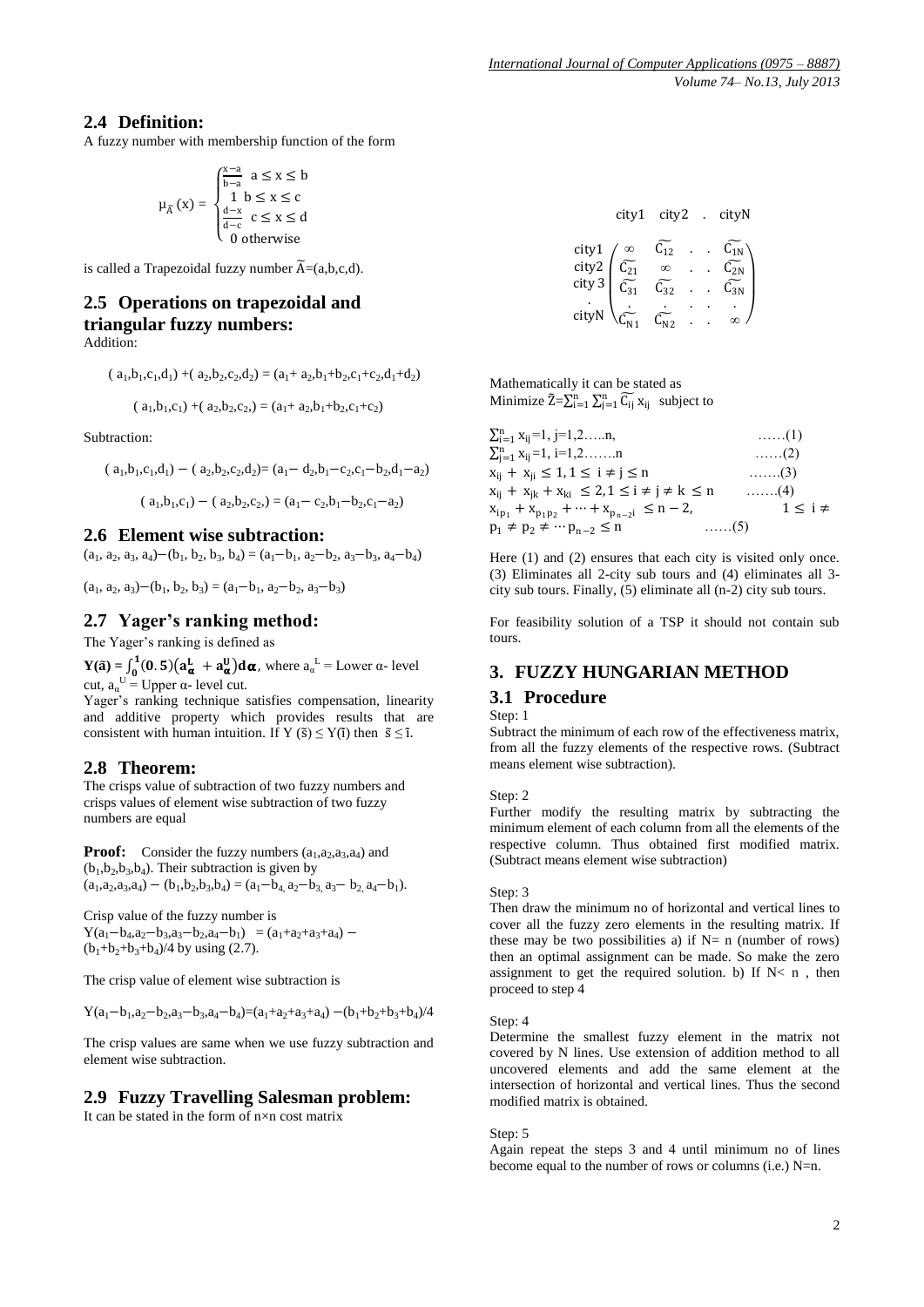#### Step: 6

Examine the rows successively until a row-wise exactly single fuzzy zero element is found. Mark this fuzzy zero element by ( ) to make the assignment, then crossover all fuzzy zero elements is lying in the respective column, showing that they cannot be considered for future assignment. Continue in this manner until all the rows have been examined.

Step: 7

Repeat the step 6 successively until one of the following situation arises:

- a) if no unmarked fuzzy zero element is left, then the process ends or
- b) if there lie more than one unmarked fuzzy zero elements in any column or row, then mark the one of the unmarked fuzzy zero elements arbitrary and a cross in the cells of remaining fuzzy zero elements in its row or column. Repeat the process until no unmarked fuzzy zero element is left in the matrix.

Step: 8

Thus exactly one marked fuzzy zero element in each row and each column of the fuzzy cost matrix is obtained.

The assignment corresponding to these marked fuzzy zero elements gives the optimal assignment.

Step: 9

Scrutinizing the solution obtained under to see if the route conditions are satisfied. If it satisfies that's the solution of fuzzy TSP. If not, making adjustments in assignments to satisfy the condition with minimum increase in total cost (i.e.) to satisfy route condition "next best solution" may require considering.

## **4. NUMERICAL EXAMPLES**

#### **4.1 Example:**

Consider the following Fuzzy Transportation Problem discussed in [17]:

| $\infty$ |                                                                                                                              |                                                                                                                                              |          |
|----------|------------------------------------------------------------------------------------------------------------------------------|----------------------------------------------------------------------------------------------------------------------------------------------|----------|
|          |                                                                                                                              |                                                                                                                                              |          |
|          | $(\tilde{C}_{ij}) = \begin{pmatrix} (9,10,2,4) & \infty \\ (7,8,1,3) & (10,11,3,4) \\ (9,10,3,5) & (9,11,3,4) \end{pmatrix}$ | $(9 10 1 3)$ $(6 8 3 5)$ $(8 9 1 3)$<br>$\infty$ $(10,11,3,1)$ $(4,5,1,3)$<br>$(10 11 3 4)$ $\infty$ $(7 8 2 3)$<br>$(9 11 3 4)$ $(6 0 1 5)$ |          |
|          |                                                                                                                              | (6815)                                                                                                                                       | $\infty$ |

**Solution:** After applying row reduction and column reduction using the element wise subtraction, we get the following matrix

|  | (0 0 0 0)                                                                                                                                                                                                                                                                                                                                            | $\langle -2,-1,2,2 \rangle$ $\langle 0\ 0\ 0\ 0 \rangle$ |        |
|--|------------------------------------------------------------------------------------------------------------------------------------------------------------------------------------------------------------------------------------------------------------------------------------------------------------------------------------------------------|----------------------------------------------------------|--------|
|  |                                                                                                                                                                                                                                                                                                                                                      | $(6,6,2,-2)$ $(0\ 0\ 0\ 0)$                              |        |
|  |                                                                                                                                                                                                                                                                                                                                                      | $\infty$                                                 | (0010) |
|  | $\label{eq:22} \left(\begin{matrix} \tilde{C}_{ij} \end{matrix}\right) {=} \begin{pmatrix} \infty & \langle 0\; 0\; 0\; 0 \end{pmatrix} \qquad \begin{matrix} \infty & \langle 0\; 0\; 0\; 0 \end{matrix} \\ \langle 0\; 0\; 0\; 0 \rangle & \langle 2\; 2\; 2\; 1 \rangle \\ \langle 3\; 2\; 2\; 0 \rangle & \langle 2,2,2,-1 \rangle \end{matrix}$ | (0000)                                                   |        |

Here the minimum number of lines = number of rows.

Therefore, the assignment is represented by

| $\infty$                                                                     | $\langle 0\ 0\ 0\ 0 \rangle$ | $\langle -2,-1,2\,2 \rangle$ $\langle 0\,0\,0\,0 \rangle$ |                           |  |
|------------------------------------------------------------------------------|------------------------------|-----------------------------------------------------------|---------------------------|--|
|                                                                              | $\infty$                     | $(6,6,2,-2)$                                              | $\langle 0 0 0 0 \rangle$ |  |
| $\begin{pmatrix} (5\ 5\ 1\ 1) \\ (0\ 0\ 0\ 0) \\ (3\ 2\ 2\ 0) \end{pmatrix}$ | (2,2,2,1)                    | $\infty$                                                  | (0 0 1 0)                 |  |
|                                                                              | $(2,2,2,-1)$                 | $\langle 0 0 0 0 \rangle$                                 |                           |  |

 $A \rightarrow B \rightarrow D \rightarrow C \rightarrow A$ . Thus route conditions are satisfied. The fuzzy optimal total cost is

 $(9 10 1 3) + (4 5 1 3) + (7 8 1 3) + (6 8 1 5) = (26 31 4 14).$ 

#### **4.2 Example**

Consider the following Fuzzy TSP discussed in [13] and [15]:

|  |  | $(2054)$ $(1555)$ $(1132)$<br>$\infty$ $(3053)$ $(1033)$ |
|--|--|----------------------------------------------------------|
|  |  |                                                          |
|  |  | $\langle 201012 \rangle$                                 |
|  |  |                                                          |

**Solution:** The resultant matrix after applying the row reduction and column reduction using the new kind of subtraction, we obtain

$$
\left(\tilde{C}_{ij}\right) = \begin{pmatrix}\n\infty & (9 \ 2 \ 2) & (0 \ 0 \ 0) & (0 \ 0 \ 0) \\
(10 \ 2 \ 1) & \infty & (16, 0, -3) & (0 \ 0 \ 0) \\
(0 \ 0 \ 0) & (15, 0, -2) & \infty & (5, 5, -3) \\
(0 \ 0 \ 0) & (0 \ 0) & (5, 5, -3) & \infty\n\end{pmatrix}
$$

The minimum number of lines  $=$  number of rows. Therefore, the assignment is represented by

$$
\begin{pmatrix}\n\infty & \langle 9 \ 2 \ 2 \rangle & \langle 0 \ 0 \ 0 \rangle & \langle 0 \ 0 \ 0 \rangle \\
\langle 10 \ 2 \ 1 \rangle & \infty & \langle 16, 0, -3 \rangle & \langle 0 \ 0 \ 0 \rangle \\
\langle 0 \ 0 \ 0 \rangle & \langle 15, 0, -2 \rangle & \infty & \langle 5, 5, -3 \rangle \\
\langle 0 \ 0 \ 0 \rangle & \langle 0 \ 0 \ 0 \rangle & \langle 5, 5, -3 \rangle & \infty\n\end{pmatrix}
$$

 $A \rightarrow C \rightarrow A$ ,  $B \rightarrow D \rightarrow B$ . Thus route conditions are NOT satisfied. We have to go for next best solution.

 $\infty$   $(9\ 2\ 2)$   $(0\ 0\ 0)$   $(0\ 0\ 0)$  $(10\ 2\ 1)$  ∞  $(16, 0, -3)$   $(0\ 0\ 0)$  $(0\ 0\ 0)$   $(15, 0, -2)$  ∞  $(5, 5, -3)$  $(0\ 0\ 0)$   $(0\ 0\ 0)$   $(5, 5, -3)$  $\overline{\phantom{a}}$ 

 $A \rightarrow C \rightarrow B \rightarrow D \rightarrow A$ . The route conditions are satisfied.

The fuzzy optimal total cost is  $=$ 

 $(15\ 5\ 5) + (10\ 3\ 3) + (30\ 5\ 3) + (11\ 3\ 2) = (66\ 16\ 13).$ The next best solution is

| не нелі безі вотанон ю |                                                                                                                                                                                             |                             |                                                              |  |  |  |
|------------------------|---------------------------------------------------------------------------------------------------------------------------------------------------------------------------------------------|-----------------------------|--------------------------------------------------------------|--|--|--|
|                        | (922)                                                                                                                                                                                       | $\langle 0\ 0\ 0 \rangle$   |                                                              |  |  |  |
|                        |                                                                                                                                                                                             | $\langle 16, 0, -3 \rangle$ | $\langle 0\;0\;0\rangle \atop \langle 0\;0\;0\rangle \Bigg)$ |  |  |  |
|                        | $\begin{pmatrix} \infty & (9\ 2\ 2) \\ (10\ 2\ 1) & \infty \\ \langle {\bf 0}\ {\bf 0}\ {\bf 0}\rangle & (15\ 0\ -2) \\ (0\ 0\ 0) & \langle {\bf 0}\ {\bf 0}\ {\bf 0}\rangle \end{pmatrix}$ | $\infty$                    | $(5, 5, -3)$                                                 |  |  |  |
|                        |                                                                                                                                                                                             | $(5, 5, -3)$                | $\infty$                                                     |  |  |  |

 $A \rightarrow D \rightarrow B \rightarrow C \rightarrow A$ . The route condition are satisfied. The fuzzy optimal total cost is

 $(15\ 5\ 5)$  +  $(10\ 3\ 3)$  +  $(30\ 5\ 3)$  +  $(11\ 3\ 2)$  =  $(66\ 16\ 13)$ .

Since both have same value both path are optimal path.

#### **5. CONCLUSION**

In this paper, a new algorithm for solving fuzzy TSP is introduced. This algorithm is effective and easy to understand because of its natural similarity to classical method of solving TSP. The examples shown in this paper guarantees the correctness and effectiveness of the working procedure of the algorithm. The results match with the existing technique and also satisfy the regular TSP conditions

#### **6. REFERENCES**

- [1] Bellman RE, Zadeh LA .1970. Decision-making in a fuzzy environment, Manage. Sci., 17: 141-164.
- [2] Hannan EL 1981. Linear programming with multiple fuzzy goals. Fuzzy Sets Syst., 6: 235-248
- [3] Hansen MP 2000. Use of substitute Scalarizing Functions to guide Local Search based Heuristics: The case of MOTSP, J. Heuristics, 6: 419-431
- [4] Jaszkiewicz A 2002. Genetic Local Search for Multiple Objectives Combinatorial Optimization. Eur. J. Oper. Res., 137(1): 50-71.